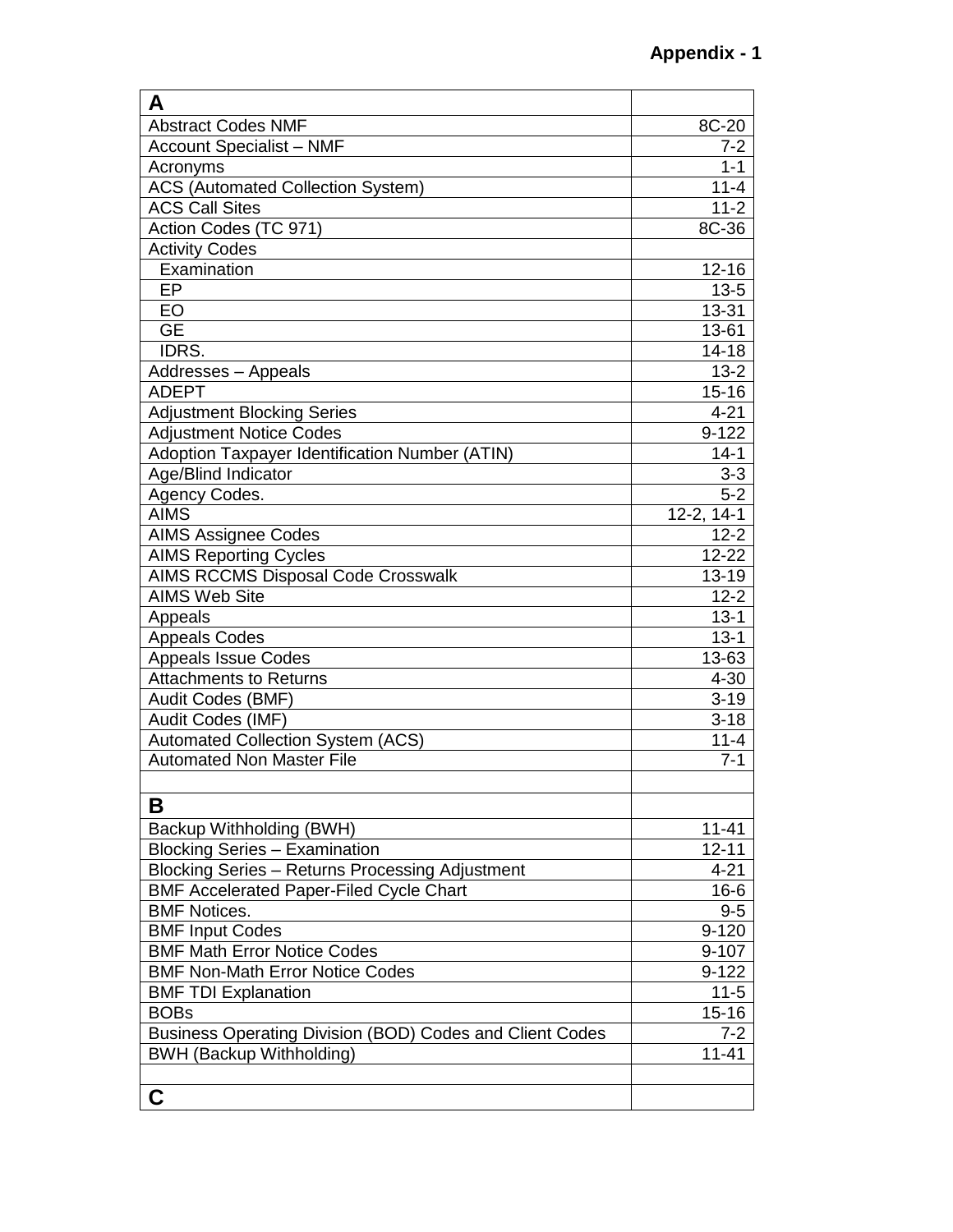| <b>CADE (Customer Account Data Engine)</b>         | $15 - 1$    |
|----------------------------------------------------|-------------|
| CADE2 (Customer Account Data Engine 2)             | $15 - 1$    |
| <b>CAF</b> Indicator                               | 11-8, 11-10 |
| CAF Research.                                      | $14 - 1$    |
| <b>Campus and File Location Codes</b>              | $4 - 2$     |
| <b>Campus Collection Branch</b>                    | $11 - 1$    |
| <b>Case History Status Codes</b>                   | $14-6$      |
| <b>Category Codes (IDRS)</b>                       | $14-6$      |
| <b>CAWR Status and Closing Codes</b>               | $11 - 40$   |
| <b>CFOL (Corporate Files On-Line)</b>              | $15 - 2$    |
| <b>CFOL Command Codes</b>                          | $15 - 3$    |
| <b>Child Support</b>                               | $7 - 2$     |
| <b>Civil Penalty Reference Numbers</b>             | $10-8$      |
| <b>Closing Codes - Appeals</b>                     | $13 - 2$    |
| <b>Closing Codes - CAWR</b>                        | $11 - 43$   |
| <b>Collectibility Indicator Codes</b>              | $12 - 19$   |
| Collection                                         | $11 - 1$    |
| Collection Activity Report (CAR)                   | $11 - 43$   |
| <b>Collection Offices</b>                          | $11 - 1$    |
| <b>Collection Status Codes</b>                     | 8A-38       |
| Command Code(s)                                    |             |
| <b>CFOL</b>                                        | $15 - 2$    |
| <b>CHKCL</b>                                       | $6 - 1$     |
| <b>ESTAB</b>                                       | $4 - 26$    |
| <b>IDRS</b>                                        | $14 - 21$   |
| <b>Computer Codes</b>                              | $15 - 16$   |
| <b>Computer Condition Codes (IMF)</b>              | $3 - 10$    |
| <b>Computer Condition Codes (non-IMF)</b>          | $3-3$       |
| Computer Systems Codes - EO                        | 13-31       |
| Corporate Files On-Line (CFOL)                     | $15 - 2$    |
| <b>CP Numbers</b>                                  | $9 - 1$     |
| <b>Credit Reference Number</b>                     | 8C-13       |
| <b>Currently Not Collectible Accounts Register</b> | $11 - 42$   |
| <b>Customer Account Data Engine (CADE)</b>         | $15 - 1$    |
| <b>Customer Service</b>                            |             |
| Representative (CSR) - NMF                         | $7 - 2$     |
| <b>Cycle Calendars</b>                             | $16 - 2$    |
|                                                    |             |
| D                                                  |             |
| DAIP (Delinquent Account Inventory Profile)        | $11 - 43$   |
| <b>Debtor Master File</b>                          | $5 - 1$     |
| Debtor Master File Research                        | $5 - 2$     |
| <b>Definition of Terms</b>                         | $1 - 9$     |
| Delinquent Account Inventory Profile (DAIP)        | 11-43       |
| Delinquent Investigation Account Listing (DIAL)    | 11-43       |
| De Minimus Rule                                    | 10-26       |
| <b>Designated Payment Codes</b>                    | $11 - 41$   |
| DIAL (Delinquent Investigation Account Listing)    | 11-43       |
| <b>DIF (Discriminant Function)</b>                 | $12 - 1$    |
| Dishonored Check File (DCF)                        | $14 - 1$    |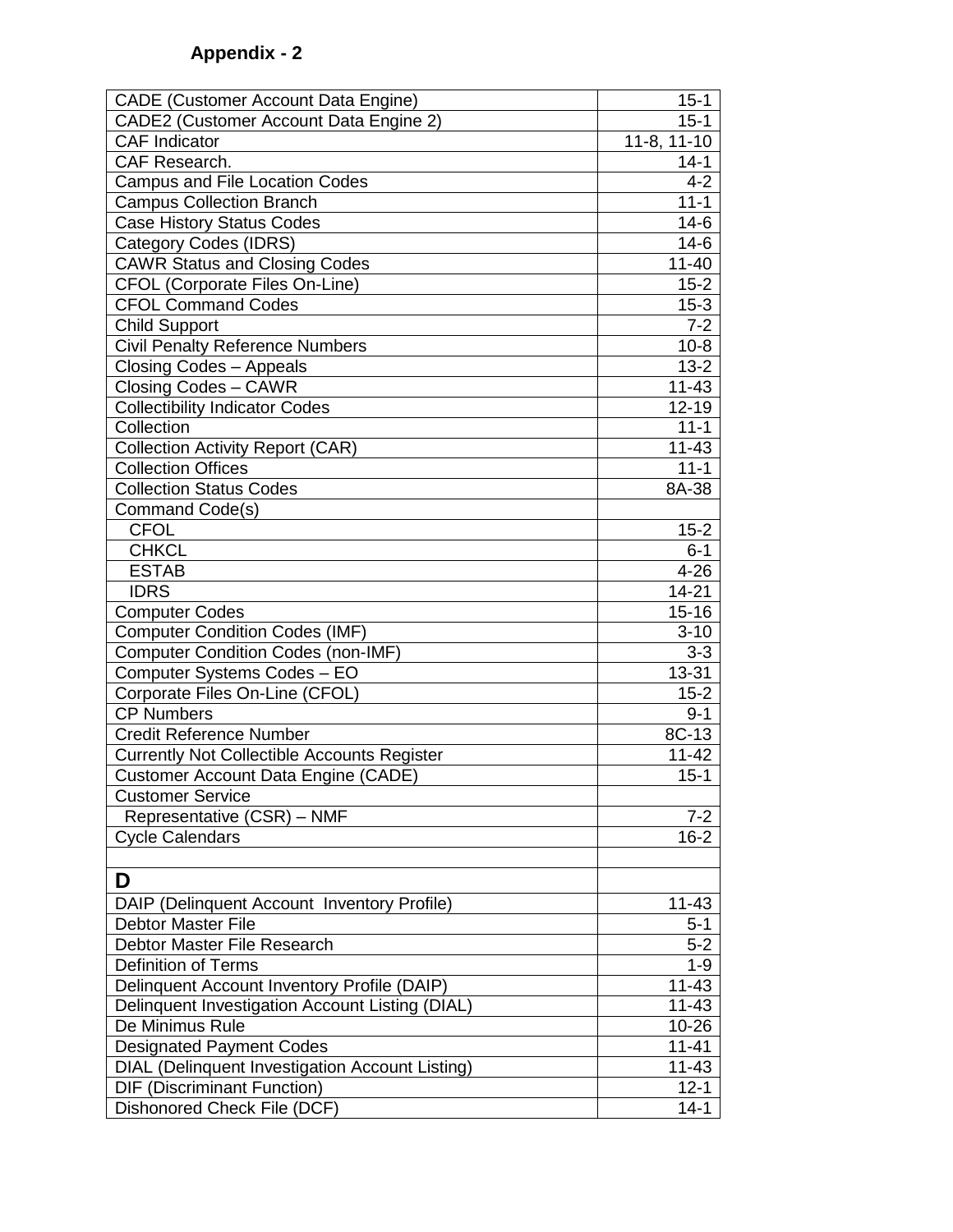| <b>Disposal Codes</b>                            |             |
|--------------------------------------------------|-------------|
| Examination                                      | $12 - 12$   |
| EP                                               | $13 - 17$   |
| EO                                               | $13 - 34$   |
| <b>GE</b>                                        | 13-63       |
| Non-Examination                                  | $12 - 14$   |
| <b>Disposition Codes</b>                         | $6 - 1$     |
| <b>DLN Composition</b>                           | $4 - 1$     |
| DLN Identification of the Return                 | $4 - 24$    |
| DMF Agency/Sub-Agency Codes                      | $5 - 2$     |
| <b>DMF Source and Reason Codes</b>               | $5-9$       |
| <b>Document Codes</b>                            | $2 - 1$     |
| <b>Document Locator Number</b>                   | $4 - 1$     |
| Due Dates of Returns                             | $2 - 16$    |
|                                                  |             |
| Е                                                |             |
| <b>EFTPS</b>                                     | 4-16, 15-15 |
| <b>EFTPS DLN</b>                                 | $4 - 16$    |
| Electronic Funds Transfer (EFT) Number           | $4 - 16$    |
| <b>Electronically Filed Returns (IMF)</b>        | $4 - 11$    |
| <b>Employee Disclosure Responsibilities</b>      | $3 - 1$     |
| <b>Employee Plans Master File</b>                | $13 - 4$    |
| <b>Employment Codes</b>                          | $3 - 19$    |
| <b>Endorsement Data</b>                          | $4 - 19$    |
| <b>EO AIMS Activity Codes</b>                    | 13-31       |
| <b>EO AIMS Project Codes</b>                     | 13-50       |
| <b>EO Computer Systems Codes</b>                 | 13-31       |
| <b>EO Disposal Code Priority</b>                 | 13-35       |
| <b>EO Disposal Codes</b>                         | 13-34       |
| <b>EO MFT Codes</b>                              | 13-37       |
| <b>EO Principal Issue Codes</b>                  | 13-369      |
| <b>EO Source Codes</b>                           | 13-38       |
| <b>EP Activity Codes</b>                         | $13 - 5$    |
| EP AIMS Input Terms                              | $13 - 4$    |
| EP AIMS Push Codes                               | 13-19       |
| <b>EP AIMS Source Codes</b>                      | $13 - 14$   |
| <b>EP Disposal Code Priority</b>                 | $13 - 18$   |
| <b>EP Disposal Codes</b>                         | $13 - 17$   |
| <b>EP Issue Codes</b>                            | $13 - 8$    |
| EP Merge Fail Reason Codes                       | 8C-34       |
| <b>EP MFT Codes</b>                              | $13 - 5$    |
| <b>EP Project Codes</b>                          | $13 - 15$   |
| EP/EO and GE Area Offices                        | $13 - 3$    |
| EP/EO Determination System (EDS)                 | $13 - 2$    |
| EPMF (Employee Plans Master File)                | $13 - 4$    |
| <b>EPMF CP Notices</b>                           | $9 - 10$    |
| <b>ERAS Notices</b>                              | $9 - 11$    |
| <b>ERCS (Examination Returns Control System)</b> | $12 - 2$    |
| <b>ESTAB</b>                                     | $4 - 26$    |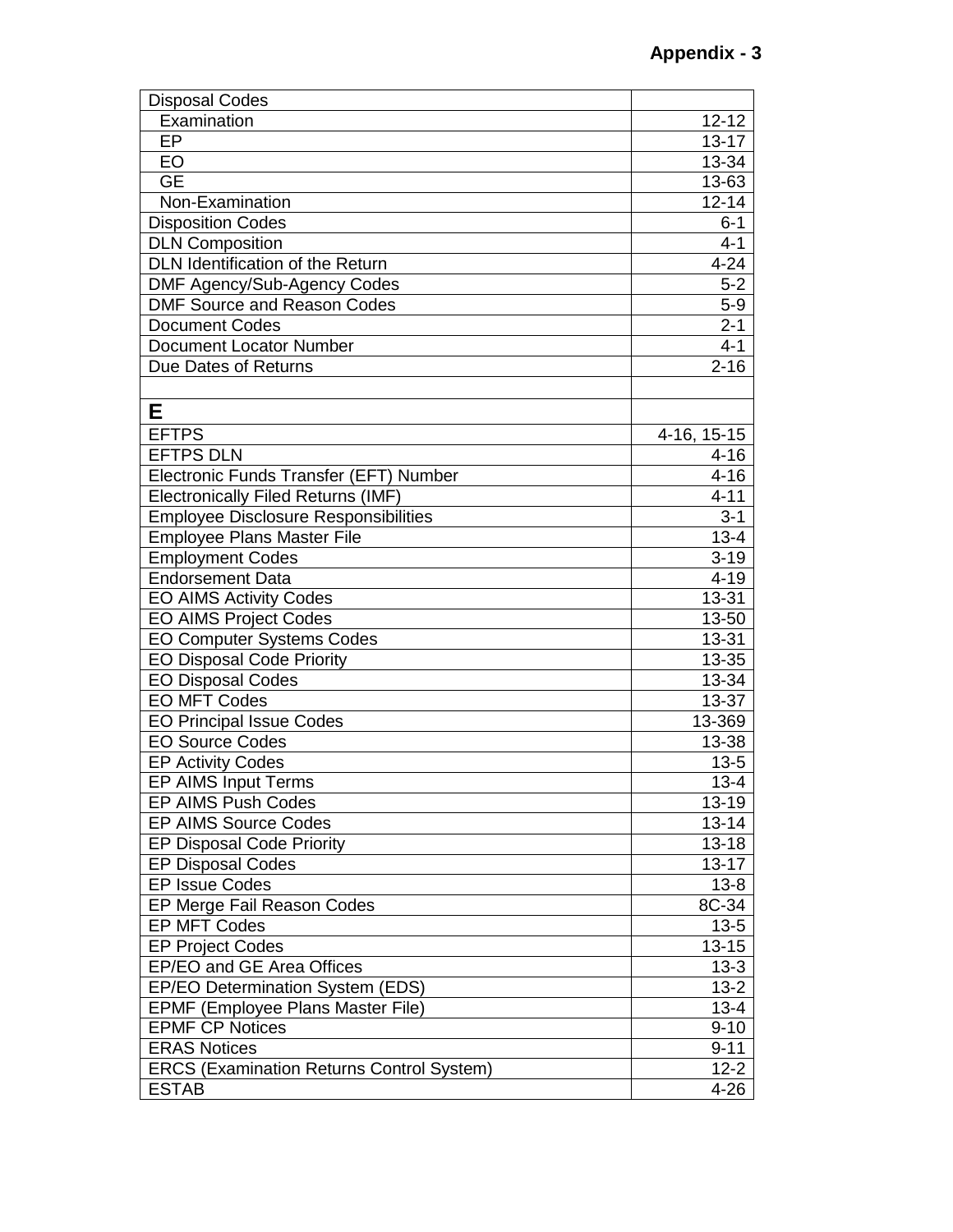| Examination                                              | $12 - 1$  |
|----------------------------------------------------------|-----------|
| <b>Examination Blocking Series</b>                       | $12 - 11$ |
| <b>Examination Returns Control System (ERCS)</b>         | $12 - 2$  |
| <b>Examination Source Codes</b>                          | $12 - 5$  |
| <b>Examined Disposal Codes</b>                           | $12 - 12$ |
| <b>Excess Collection File (XSF)</b>                      | $14 - 1$  |
| <b>Exempt Organizations Computer Systems Codes</b>       | 13-31     |
| <b>Exemption Codes (IMF)</b>                             | $3 - 3$   |
| <b>Explanation of Output Cycle Calendars</b>             | $16 - 1$  |
| <b>Extension Forms</b>                                   | $2 - 20$  |
|                                                          |           |
| F                                                        |           |
| <b>Federal Tax Deposit System</b>                        | $15 - 15$ |
| FICA Tax Rate Table (see Social Security Tax Rate Table) | $3 - 19$  |
| <b>File Location Codes</b>                               | $4 - 2$   |
| <b>File Source</b>                                       | $2 - 1$   |
| <b>Filing Requirement Codes</b>                          | 8A-50     |
| Filing Status Codes (IMF)                                | $3 - 2$   |
| <b>Financial Agent Number</b>                            | $4 - 16$  |
| Forms                                                    | $2 - 1$   |
| <b>Fraud Condition Indicator Codes</b>                   | 13-20     |
| <b>Freeze Codes</b>                                      | 8A-42     |
| Freeze Codes - AIMS                                      | 12-20     |
| <b>FTD</b>                                               |           |
| Alerts                                                   | $11 - 43$ |
| <b>Credit Module</b>                                     | $15 - 16$ |
| <b>Deposit Requirements</b>                              | 10-28     |
| <b>Error Register</b>                                    | $15 - 13$ |
| Manual                                                   | $15 - 16$ |
| <b>Penalties</b>                                         | $10 - 24$ |
| <b>FUTA Tax Rate Table</b>                               | $3 - 21$  |
|                                                          |           |
| G                                                        |           |
| <b>GE AIMS Project Codes</b>                             | 13-77     |
| <b>GE AIMS Status Codes</b>                              | 13-81     |
| <b>GE Disposal Codes</b>                                 | 13-63     |
| <b>GE Principal Issue Codes</b>                          | 13-64     |
| <b>GE Push Codes</b>                                     | 13-80     |
| <b>GE Return Activity Codes</b>                          | 13-61     |
| <b>GE Source Codes</b>                                   | 13-80     |
| <b>Generated Reports</b>                                 | $11 - 42$ |
| Glossary                                                 | $1 - 1$   |
| Glossary (CFOL)                                          | $15-3$    |
| Glossary of Terms for Employment Taxes                   | $10 - 25$ |
| <b>Government Entities (GE)</b>                          | 13-59     |
|                                                          |           |
| н                                                        |           |
| <b>Hold Codes</b>                                        | 8C-8      |
|                                                          |           |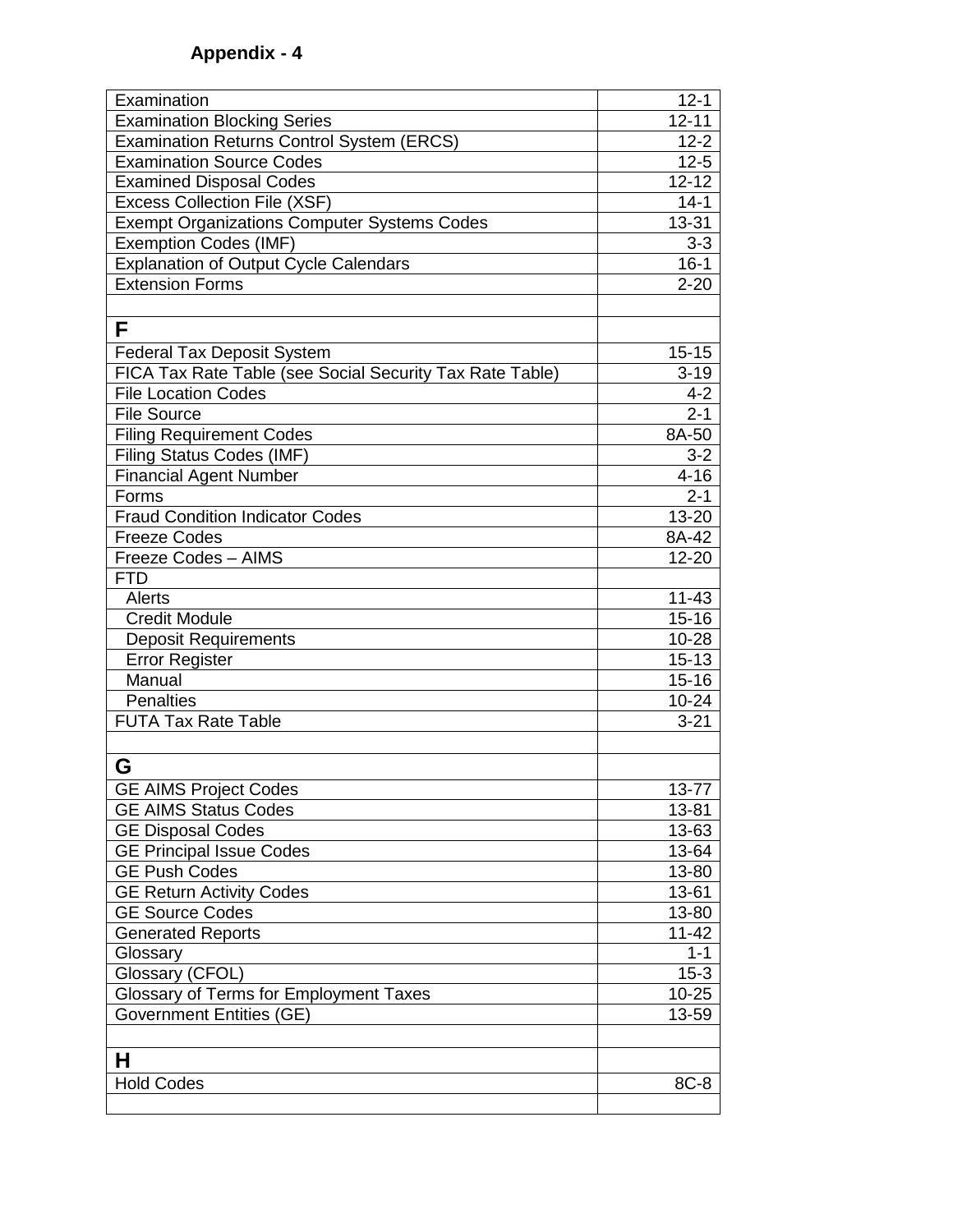| <b>IDRS</b>                                         | $14 - 1$  |
|-----------------------------------------------------|-----------|
| <b>IDRS and MF Collection Status Codes</b>          | 8A-38     |
| <b>IDRS Campus and File Location Codes</b>          | $4 - 10$  |
| <b>IDRS Location Codes</b>                          | 8C-45     |
| <b>IDRS Merge Related Transaction Codes</b>         | $14-5$    |
| <b>IDRS Notices and Forms (Spanish)</b>             | $9 - 11$  |
| <b>IDRS On-Line Input Table</b>                     | $16 - 14$ |
| <b>IDRS Security System</b>                         | $14 - 2$  |
| <b>IDRS Sequence Number</b>                         | $4 - 20$  |
| <b>IDRS Status 48</b>                               | 8A-42     |
| <b>IMF Computer Condition Codes</b>                 | $3 - 10$  |
| <b>IMF CP Notices</b>                               | $9 - 1$   |
| <b>IMF Electronically Filed Returns</b>             | $4 - 2$   |
| <b>IMF Input Notices Codes</b>                      | $9 - 120$ |
| <b>IMF Math Error Notice Codes</b>                  | $9 - 13$  |
| <b>IMF Reason Codes</b>                             | 8C-2      |
| <b>IMF Source Codes</b>                             | 8C-1      |
| <b>IMF TDI Explanation Codes</b>                    | $11 - 8$  |
| <b>Identification Number (ITIN)</b>                 | $14 - 2$  |
| Incomplete Return Item (IRI) Codes                  | $15-9$    |
| Incomplete Return Item (IRI) Issue Codes            | $15 - 10$ |
| Informants Claims Indicator                         | 13-20     |
|                                                     |           |
| <b>Information Return Penalties</b>                 | $10 - 7$  |
| Initiating Refund Check Tracing Action              | $6 - 1$   |
| <b>Installment Agreement Codes</b>                  | $12 - 19$ |
| Integrated Data Retrieval System (IDRS)             | $14 - 1$  |
| <b>Interest and Penalty Provisions</b>              | $10-1$    |
| <b>Interest Rates</b>                               | $10 - 1$  |
| <b>IRA Input Codes</b>                              | $9 - 122$ |
| <b>IRI Codes</b>                                    | $15-9$    |
| <b>IRI Issue Codes</b>                              | $15 - 10$ |
| <b>IRP Notices</b>                                  | $9 - 5$   |
| <b>IRP Selection Criteria Codes</b>                 | $11 - 14$ |
| <b>Item Adjustment Codes</b>                        | 8C-10     |
|                                                     |           |
|                                                     |           |
| List of Returns and Forms                           | $2 - 1$   |
| <b>LB&amp;I Industries and Management Structure</b> | $12 - 5$  |
| Lookback Period                                     | $10 - 25$ |
|                                                     |           |
| M                                                   |           |
| <b>MACS (Midwest Automated Compliance System)</b>   | $12 - 14$ |
| MF and IDRS Collection Status Codes                 | 8A-38     |
| Manual Refunds (Initiating and Monitoring)          | $6 - 3$   |
| Master File and Non-Master File Tax Account Codes   | $4 - 17$  |
| <b>Master File Codes</b>                            | 8A-1      |
| Master File Endorsement Data                        | $4 - 19$  |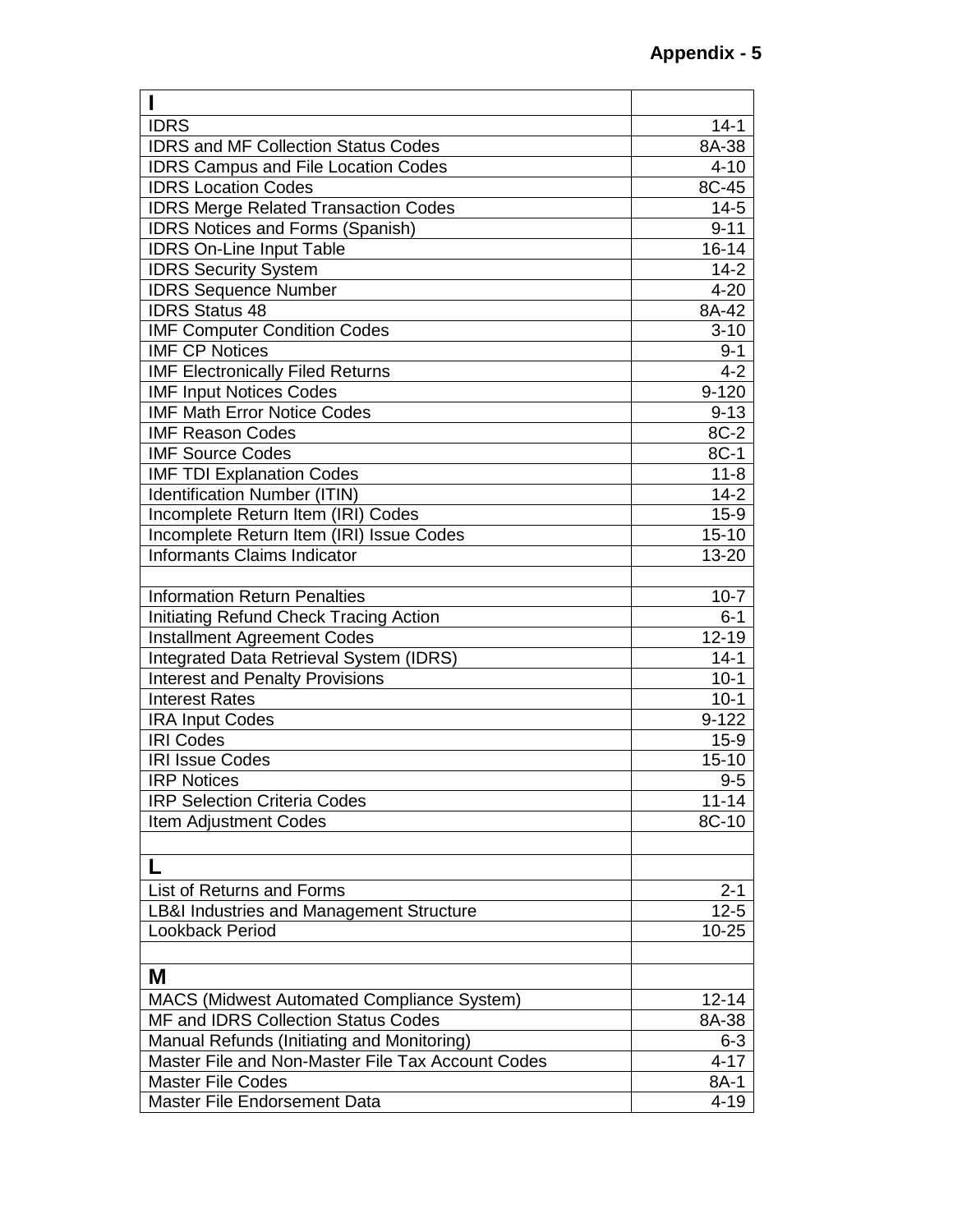| <b>Master File Freeze Codes</b>                              | 8A-42                 |
|--------------------------------------------------------------|-----------------------|
| Master File Notices (Spanish)                                | $9 - 12$              |
| <b>Master File Returns</b>                                   | $3 - 1$               |
| <b>Math Error Notice Codes</b>                               | $9 - 13$              |
| Math Error Notice Codes (BMF)                                | $9 - 107$             |
| Message File (IDRS)                                          | $14 - 4$              |
| <b>MFT Codes</b>                                             | $2 - 1, 4 - 17$       |
| Microfilm                                                    | 14-19                 |
| <b>Microfilm Serial Number</b>                               | $15 - 17$             |
| Modernized e-File (MeF)                                      | $4 - 14$              |
| Monitoring Refund Check Tracing Action                       | $6 - 1$               |
|                                                              |                       |
| N                                                            |                       |
| NAICS - North American Industry Classification System Codes  | 13-20, 14-19          |
|                                                              |                       |
| Name Search Facility (NSF)<br>National Account Profile (NAP) | $14 - 2$<br>$14 - 2$  |
|                                                              |                       |
| Nature of Changes (Page 1 of each Section)                   |                       |
| <b>NMF Blocking Series</b>                                   | $12 - 11$             |
| <b>NMF Unit Ledger Card Units</b>                            | $11 - 2$              |
| No Merge Reason Codes                                        | 8C-33                 |
| <b>Non-Examination Disposal Codes</b>                        | $\overline{12} - 14$  |
| Non-Master File Abstract Codes                               | $8C-20$               |
| Non-Master File Unit Ledger Card Units                       | $11 - 2$              |
| <b>Non-Math Error Notice Codes</b>                           | $9 - 120$             |
| <b>Notice Codes</b>                                          | $9 - 11$              |
| <b>Notices</b><br><b>BMF</b>                                 |                       |
| <b>EPMF</b>                                                  | $9-5$<br>$9 - 10$     |
| <b>ERAS</b>                                                  | $9 - 11$              |
| <b>IDRS</b>                                                  | $9 - 11$              |
| <b>IMF</b>                                                   |                       |
| <b>IRP</b>                                                   | $9 - 1$<br>$9-5$      |
|                                                              | $9 - 12$              |
| Master File (Spanish)                                        | $14-2$                |
| NSF (Name Search Facility                                    |                       |
| O                                                            |                       |
|                                                              |                       |
| Online Filing Program (1040)                                 | $4 - 12$              |
| P                                                            |                       |
| <b>Payment Code</b>                                          | 12-20                 |
| <b>PCCF</b>                                                  |                       |
|                                                              | $13 - 3$              |
| PCS (Partnership Control System)<br><b>PDT</b> Indicator     | $12 - 1$<br>$12 - 11$ |
| Penalties - FTD                                              | $10 - 24$             |
|                                                              |                       |
| Penalty and Interest Table                                   | $10-3$                |
| <b>Penalty Appeal Procedures</b>                             | $10 - 27$             |
| <b>Penalty Computation Codes (PCC)</b>                       | 10-26                 |
| <b>Penalty Provisions</b>                                    | $10 - 1$              |
| Penalty Reason Codes (PRC)                                   | 8C-2, 10-22           |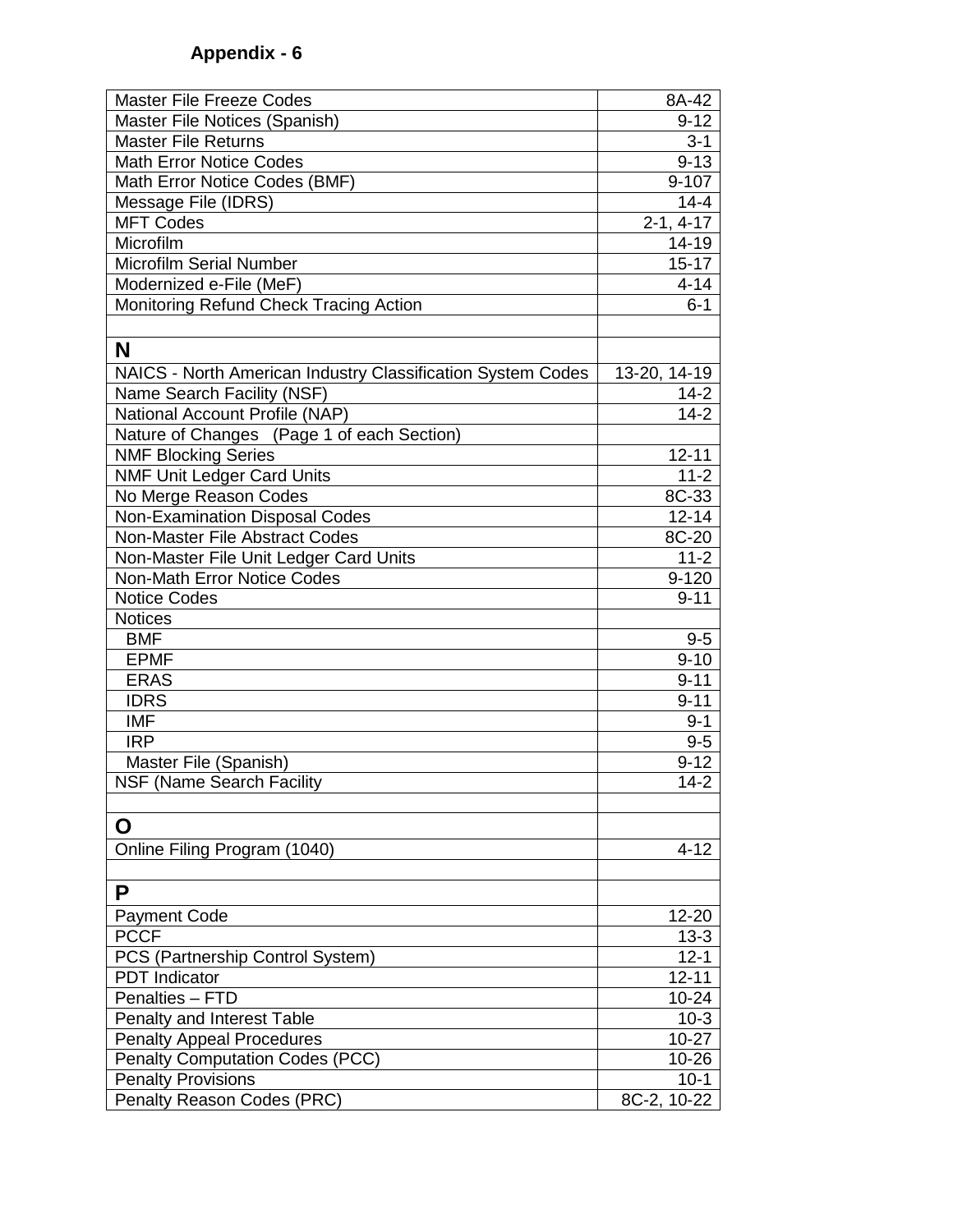| Penalty Reference Numbers (Used with TC 240)               | $10-6$       |
|------------------------------------------------------------|--------------|
| <b>Pending Transaction Codes (IDRS)</b>                    | $14 - 4$     |
| PICF (Partnership Investor Control File) Codes             | $12 - 2$     |
| Preparer Tax Identification Number (PTIN)                  | $14 - 2$     |
| Principal Issue Codes - EO                                 | 13-39        |
| Principal Issue Codes - GE                                 | 13-64        |
| Prior Year Notice Codes (1040)                             | $9 - 100$    |
| <b>Primary and Secondary TDI Codes</b>                     | $11 - 12$    |
| <b>Priority Codes</b>                                      | 8C-8         |
| Process Codes - Underreporter                              | 8C-26        |
| <b>Processing Codes</b>                                    | $3 - 2$      |
| <b>Project Codes</b>                                       |              |
| EP.                                                        | $13 - 15$    |
| EO                                                         | 13-50        |
| <b>GE</b>                                                  | 13-77        |
| <b>Push Codes</b>                                          | 12-15, 13-58 |
|                                                            |              |
| R                                                          |              |
| <b>RAF</b>                                                 | $14 - 2$     |
| <b>Reason Codes</b>                                        |              |
| <b>EP Merge Fail</b>                                       | 8C-34        |
| <b>IMF</b>                                                 | 8C-2         |
| No Merge                                                   | 8C-33        |
| Reduce Unnecessary Filers (RUF) Program DLN                | $4 - 19$     |
| <b>Refund Deletion Codes</b>                               | $9 - 123$    |
| <b>Regional Finance Centers</b>                            | $6 - 2$      |
| Reporting Cycles for AIMS and SETTS                        | 12-22        |
| <b>Requesting Returns (IDRS)</b>                           | $4 - 25$     |
| Resequence Codes (IMF)                                     | 8B-56        |
| <b>Residual Remittance</b>                                 |              |
| Processing System (RRPS)                                   | $4 - 20$     |
| Resource and Workload Management System (RWMS)             | $11 - 4$     |
|                                                            |              |
| <b>Restrictive Conditions</b>                              | 8A-49        |
| <b>Retention Criteria (IDRS)</b>                           | $14 - 4$     |
| <b>Return Preparer Penalties</b>                           | $10-6$       |
| <b>Return Requester Priority</b>                           | $4 - 25$     |
| Returns                                                    | $2 - 1$      |
| <b>Returns Processing Adjustment Blocking Series</b>       | $4 - 21$     |
| <b>Returns Processing Codes</b>                            |              |
| (EPMF)                                                     | $3 - 11$     |
| (IMF)                                                      | $3 - 12$     |
| <b>Reversal Codes</b>                                      | 8A-1         |
| <b>RPSID Number</b>                                        | $4 - 20$     |
| RWMS (Resource and Workload Management System)             | $11 - 4$     |
|                                                            |              |
| S                                                          |              |
| <b>SB/SE Tax Year Selection Codes</b>                      | $11 - 14$    |
| SCCF, BOBs, Error Reg., Classification & Reversals of FTDs | $15 - 16$    |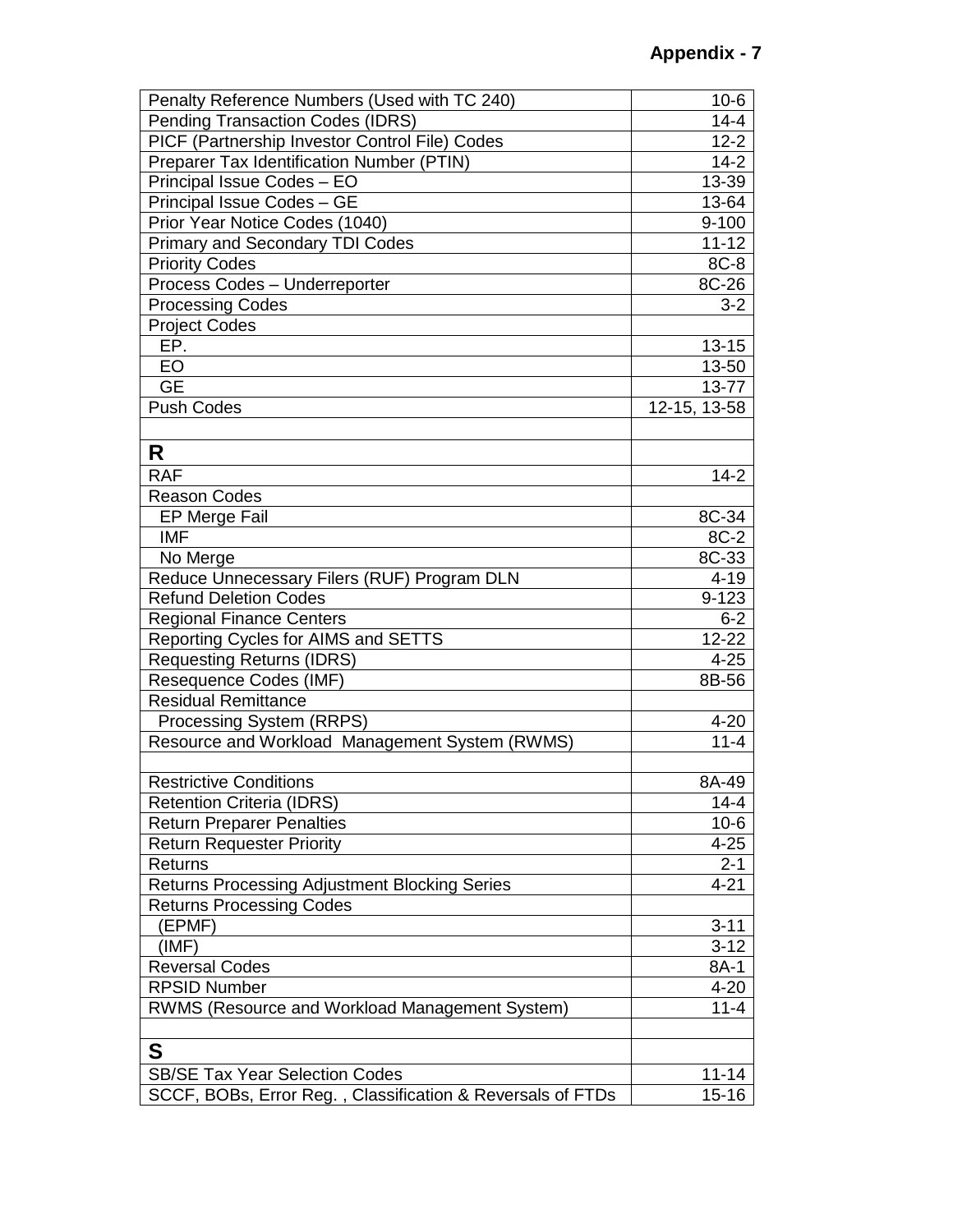| Schedule Indicator Codes (SIC)<br>$10 - 27$<br><b>SCRIPS</b><br>$15 - 2$<br>Secondary and Primary TDI Codes<br>$11 - 12$<br>$14-2$<br><b>Security System (IDRS)</b><br><b>Selection Criteria (IDRS)</b><br>$14 - 4$<br>Service Center Control File (SCCF)<br>$15 - 16$<br><b>Settlement Codes</b><br>$12 - 20$<br>$12 - 22$<br><b>SETTS Reporting Cycles</b><br>Social Security Tax Rate Table<br>$3 - 19$<br><b>Source Codes</b><br>Examination<br>$12 - 5$<br>13-38<br>EO<br>EP<br>$13 - 14$<br><b>GE</b><br>13-80<br><b>IMF</b><br>8C-1<br><b>Spanish Master File</b><br>$9 - 11$<br><b>Special Processing Codes</b><br>$3 - 13$<br><b>Status Codes</b><br><b>ACTON</b><br>$6 - 2$<br><b>AIMS</b><br>$12 - 7$<br>Appeals<br>$13 - 2$ |
|-----------------------------------------------------------------------------------------------------------------------------------------------------------------------------------------------------------------------------------------------------------------------------------------------------------------------------------------------------------------------------------------------------------------------------------------------------------------------------------------------------------------------------------------------------------------------------------------------------------------------------------------------------------------------------------------------------------------------------------------|
|                                                                                                                                                                                                                                                                                                                                                                                                                                                                                                                                                                                                                                                                                                                                         |
|                                                                                                                                                                                                                                                                                                                                                                                                                                                                                                                                                                                                                                                                                                                                         |
|                                                                                                                                                                                                                                                                                                                                                                                                                                                                                                                                                                                                                                                                                                                                         |
|                                                                                                                                                                                                                                                                                                                                                                                                                                                                                                                                                                                                                                                                                                                                         |
|                                                                                                                                                                                                                                                                                                                                                                                                                                                                                                                                                                                                                                                                                                                                         |
|                                                                                                                                                                                                                                                                                                                                                                                                                                                                                                                                                                                                                                                                                                                                         |
|                                                                                                                                                                                                                                                                                                                                                                                                                                                                                                                                                                                                                                                                                                                                         |
|                                                                                                                                                                                                                                                                                                                                                                                                                                                                                                                                                                                                                                                                                                                                         |
|                                                                                                                                                                                                                                                                                                                                                                                                                                                                                                                                                                                                                                                                                                                                         |
|                                                                                                                                                                                                                                                                                                                                                                                                                                                                                                                                                                                                                                                                                                                                         |
|                                                                                                                                                                                                                                                                                                                                                                                                                                                                                                                                                                                                                                                                                                                                         |
|                                                                                                                                                                                                                                                                                                                                                                                                                                                                                                                                                                                                                                                                                                                                         |
|                                                                                                                                                                                                                                                                                                                                                                                                                                                                                                                                                                                                                                                                                                                                         |
|                                                                                                                                                                                                                                                                                                                                                                                                                                                                                                                                                                                                                                                                                                                                         |
|                                                                                                                                                                                                                                                                                                                                                                                                                                                                                                                                                                                                                                                                                                                                         |
|                                                                                                                                                                                                                                                                                                                                                                                                                                                                                                                                                                                                                                                                                                                                         |
|                                                                                                                                                                                                                                                                                                                                                                                                                                                                                                                                                                                                                                                                                                                                         |
|                                                                                                                                                                                                                                                                                                                                                                                                                                                                                                                                                                                                                                                                                                                                         |
|                                                                                                                                                                                                                                                                                                                                                                                                                                                                                                                                                                                                                                                                                                                                         |
|                                                                                                                                                                                                                                                                                                                                                                                                                                                                                                                                                                                                                                                                                                                                         |
|                                                                                                                                                                                                                                                                                                                                                                                                                                                                                                                                                                                                                                                                                                                                         |
| $14-6$<br>Case History (IDRS)                                                                                                                                                                                                                                                                                                                                                                                                                                                                                                                                                                                                                                                                                                           |
| $11 - 43$<br><b>CAWR</b>                                                                                                                                                                                                                                                                                                                                                                                                                                                                                                                                                                                                                                                                                                                |
| Collection<br>8A-38                                                                                                                                                                                                                                                                                                                                                                                                                                                                                                                                                                                                                                                                                                                     |
| 13-36<br>EO                                                                                                                                                                                                                                                                                                                                                                                                                                                                                                                                                                                                                                                                                                                             |
| EP<br>$13 - 8$                                                                                                                                                                                                                                                                                                                                                                                                                                                                                                                                                                                                                                                                                                                          |
| <b>GE</b><br>13-81                                                                                                                                                                                                                                                                                                                                                                                                                                                                                                                                                                                                                                                                                                                      |
| Status Indicators TDI (Edited Values Only)<br>$11 - 27$                                                                                                                                                                                                                                                                                                                                                                                                                                                                                                                                                                                                                                                                                 |
| <b>Statute of Limitations</b><br>13-59                                                                                                                                                                                                                                                                                                                                                                                                                                                                                                                                                                                                                                                                                                  |
| Statute of Limitations (Alpha Codes)<br>$12 - 21$                                                                                                                                                                                                                                                                                                                                                                                                                                                                                                                                                                                                                                                                                       |
| <b>Statutory Period of Limitations</b><br>$2 - 16$                                                                                                                                                                                                                                                                                                                                                                                                                                                                                                                                                                                                                                                                                      |
| <b>Sub-Agency Codes</b><br>$5 - 2$                                                                                                                                                                                                                                                                                                                                                                                                                                                                                                                                                                                                                                                                                                      |
| <b>Summary (SCRIPS)</b><br>$15 - 2$                                                                                                                                                                                                                                                                                                                                                                                                                                                                                                                                                                                                                                                                                                     |
|                                                                                                                                                                                                                                                                                                                                                                                                                                                                                                                                                                                                                                                                                                                                         |
| Τ                                                                                                                                                                                                                                                                                                                                                                                                                                                                                                                                                                                                                                                                                                                                       |
| <b>Tax Class</b><br>$2 - 1$                                                                                                                                                                                                                                                                                                                                                                                                                                                                                                                                                                                                                                                                                                             |
| <b>Tax Class Codes</b><br>$2 - 1$                                                                                                                                                                                                                                                                                                                                                                                                                                                                                                                                                                                                                                                                                                       |
| $3 - 1$<br><b>Tax Return Information</b>                                                                                                                                                                                                                                                                                                                                                                                                                                                                                                                                                                                                                                                                                                |
| Tax Return Preparer's Penalty<br>$10-6$                                                                                                                                                                                                                                                                                                                                                                                                                                                                                                                                                                                                                                                                                                 |
| $2 - 1$<br><b>Tax Returns</b>                                                                                                                                                                                                                                                                                                                                                                                                                                                                                                                                                                                                                                                                                                           |
| <b>Tax Year Selection Codes</b><br>$15 - 13$                                                                                                                                                                                                                                                                                                                                                                                                                                                                                                                                                                                                                                                                                            |
| $15 - 16$<br><b>TAXLINK</b>                                                                                                                                                                                                                                                                                                                                                                                                                                                                                                                                                                                                                                                                                                             |
| Taxpayer Delinquency Investigation (TDI)<br>$11 - 4$                                                                                                                                                                                                                                                                                                                                                                                                                                                                                                                                                                                                                                                                                    |
| Taxpayer Information File (TIF)<br>$14 - 2$                                                                                                                                                                                                                                                                                                                                                                                                                                                                                                                                                                                                                                                                                             |
| Taxpayer Information from CFOL Command Codes<br>$15 - 3$                                                                                                                                                                                                                                                                                                                                                                                                                                                                                                                                                                                                                                                                                |
| $9 - 13$<br><b>Taxpayer Notice Codes</b>                                                                                                                                                                                                                                                                                                                                                                                                                                                                                                                                                                                                                                                                                                |
| TC 470 Closing Code Chart<br>$11 - 36$                                                                                                                                                                                                                                                                                                                                                                                                                                                                                                                                                                                                                                                                                                  |
| TC 520 Closing Code Chart<br>$11 - 38$                                                                                                                                                                                                                                                                                                                                                                                                                                                                                                                                                                                                                                                                                                  |
| 8C-35<br>TC 151 Action Codes                                                                                                                                                                                                                                                                                                                                                                                                                                                                                                                                                                                                                                                                                                            |
| 8C-36<br>TC 971 Action Codes                                                                                                                                                                                                                                                                                                                                                                                                                                                                                                                                                                                                                                                                                                            |